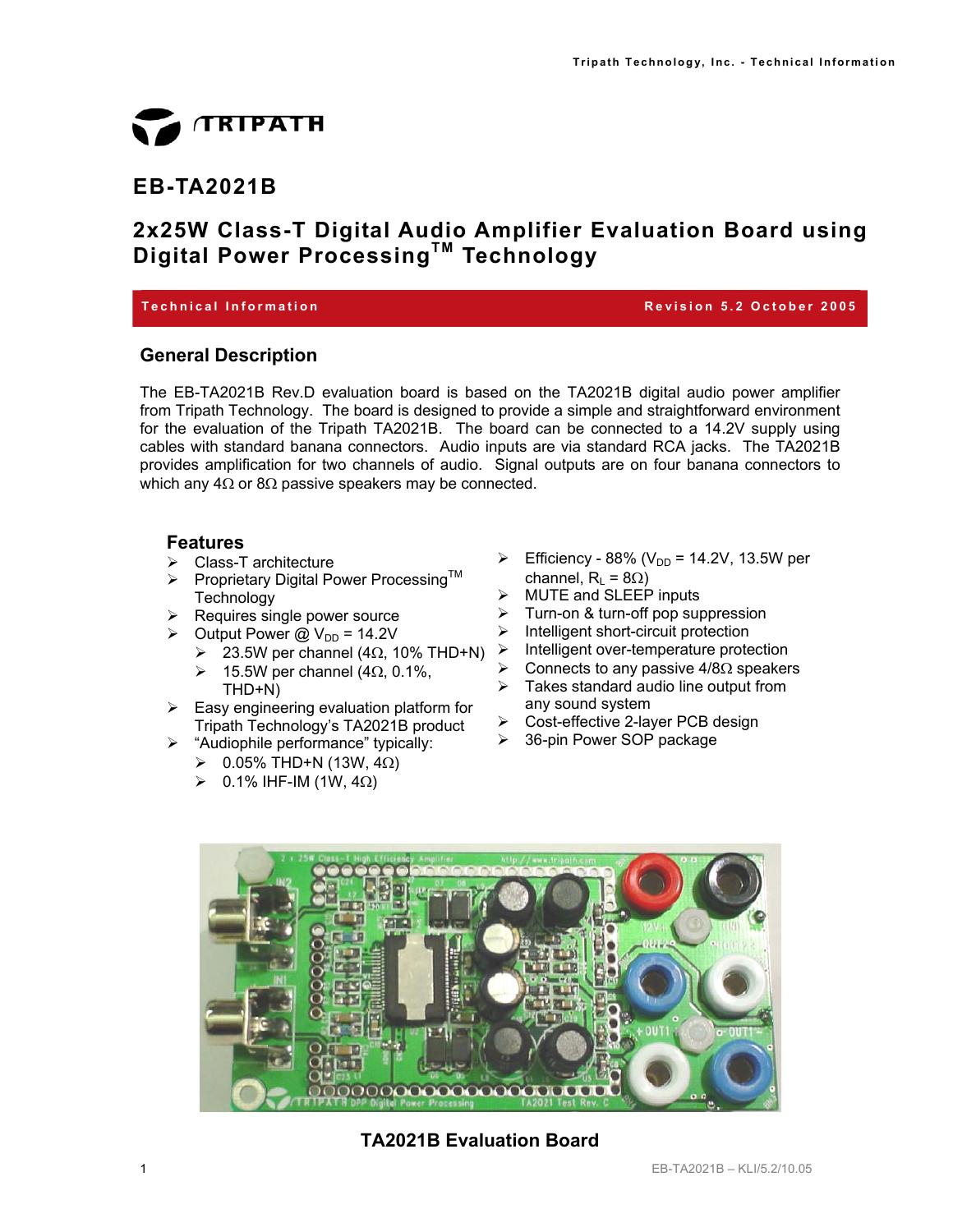# **Introduction**

The EB-TA2021B Rev.D provides the designer a simple platform to evaluate the performance and functionality of the TA2021B 2x25W amplifier IC from Tripath Technology. The EB-TA2021B Rev.D is very simple to operate and requires only the following to evaluate:

- Stereo signal source
- 14.2V power supply (*not to exceed 14.6V*)
- Two loads (*4-Ohm minimum*)

For more information on the TA2021B, please refer to the TA2021B datasheet (www.tripath.com).



### **EB-TA2021B Rev.D Board**

### **Connection and Operation**

Figure 1 shows the connections required for proper operation of the EB-TA2021B Rev.D.

#### **Input Connection**

Audio input to the board is provided via two RCA female connectors.

| <b>Connector Name</b> | <b>Channel</b>  |
|-----------------------|-----------------|
| IN1                   | Channel 1 Input |
| IN2                   | Channel 2 Input |

#### **Power Connection**

The TA2021B requires a 14.2V power supply (14.6V max) to operate.

Power to the board is provided via the red and black female banana connectors. The positive 14.2V from the power supply connects to the red banana connector labeled 12V+. The ground connection of power supply attaches to the black banana connector labeled GND.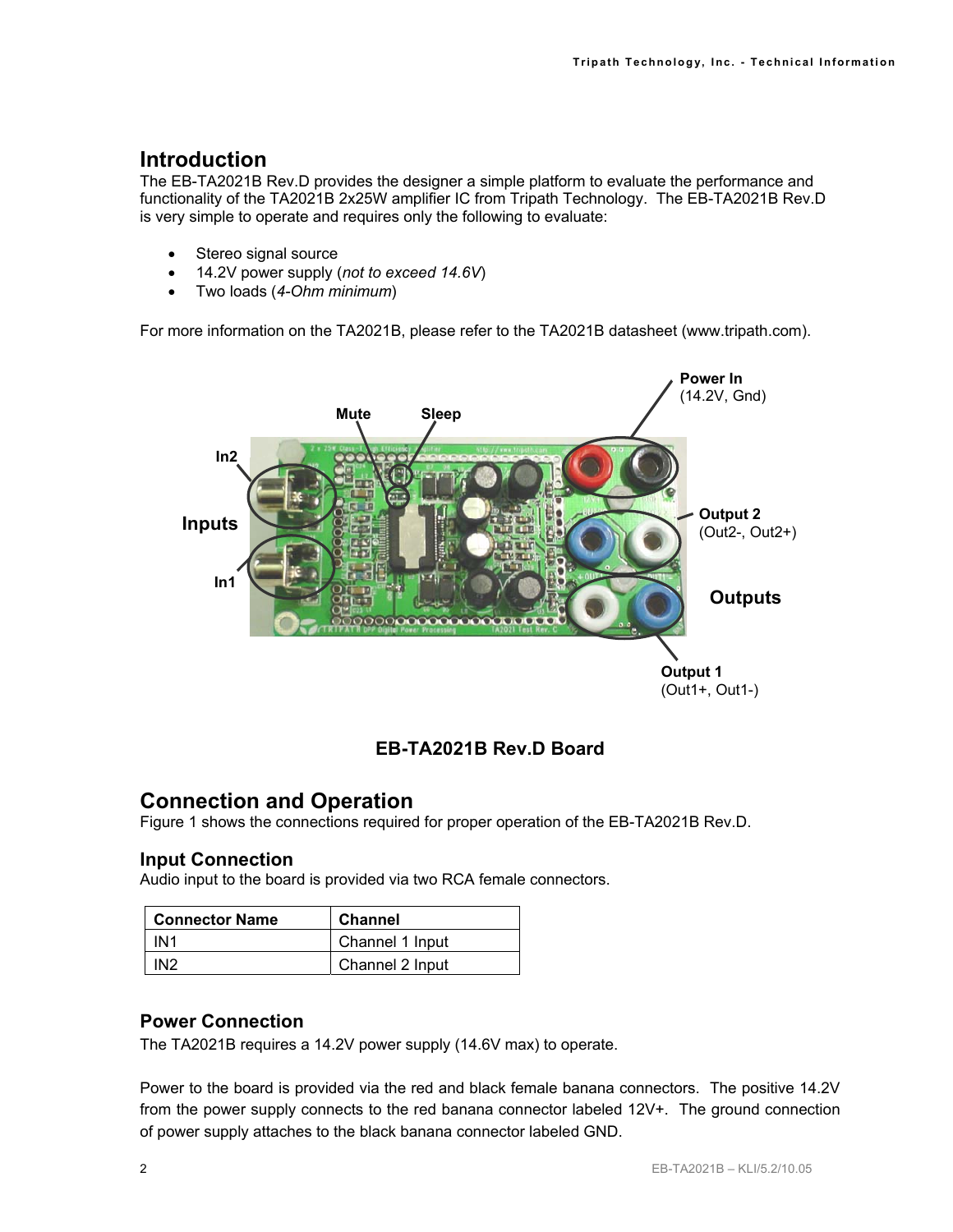

**Figure 1: EB-TA2021B Rev.D Connections** 

| <b>Connector Label</b> | <b>Description</b>                 | Color        |
|------------------------|------------------------------------|--------------|
| $12V +$                | Positive of the 14.2V Power supply | Red          |
| GND                    | Negative (GND) of 14.2V Power      | <b>Black</b> |
|                        | Supply                             |              |

#### *Warning: Do not exceed Maximum Operating Supply Voltage of 14.6V*

#### **Output Connection**

There are four female banana connectors on the evaluation board for speakers. Since the TA2021B has differential (bridged) outputs, it requires two wires per channel to connect each speaker. To ensure proper speaker polarity please follow the evaluation boards output connector color-coding.

| <b>Connector Label</b> | <b>Description</b>           | Color       |
|------------------------|------------------------------|-------------|
| Out1+                  | Positive output of Channel 1 | White       |
| Out1-                  | Negative output of Channel 1 | <b>Blue</b> |
| $Out2+$                | Positive output of Channel 2 | White       |
| Out2-                  | Negative output of Channel 2 | <b>Blue</b> |

#### **Jumper Settings**

There are two jumpers on the EB-TA2021B Rev.D board. Both of them should be connected (shorted) for normal operation. Jumper J1 connects the FAULT output to the MUTE pin, allowing the part to Mute itself when a Fault condition (over-current, etc.) is detected. Jumper J2 connects the SLEEP pin to GND, effectively disabling SLEEP for normal operation. If J2 is removed, the part will go into SLEEP mode.

| Jumper | <b>Purpose</b>         |
|--------|------------------------|
| .11    | Connects FAULT to MUTE |
| .12    | Connects SLEEP to GND  |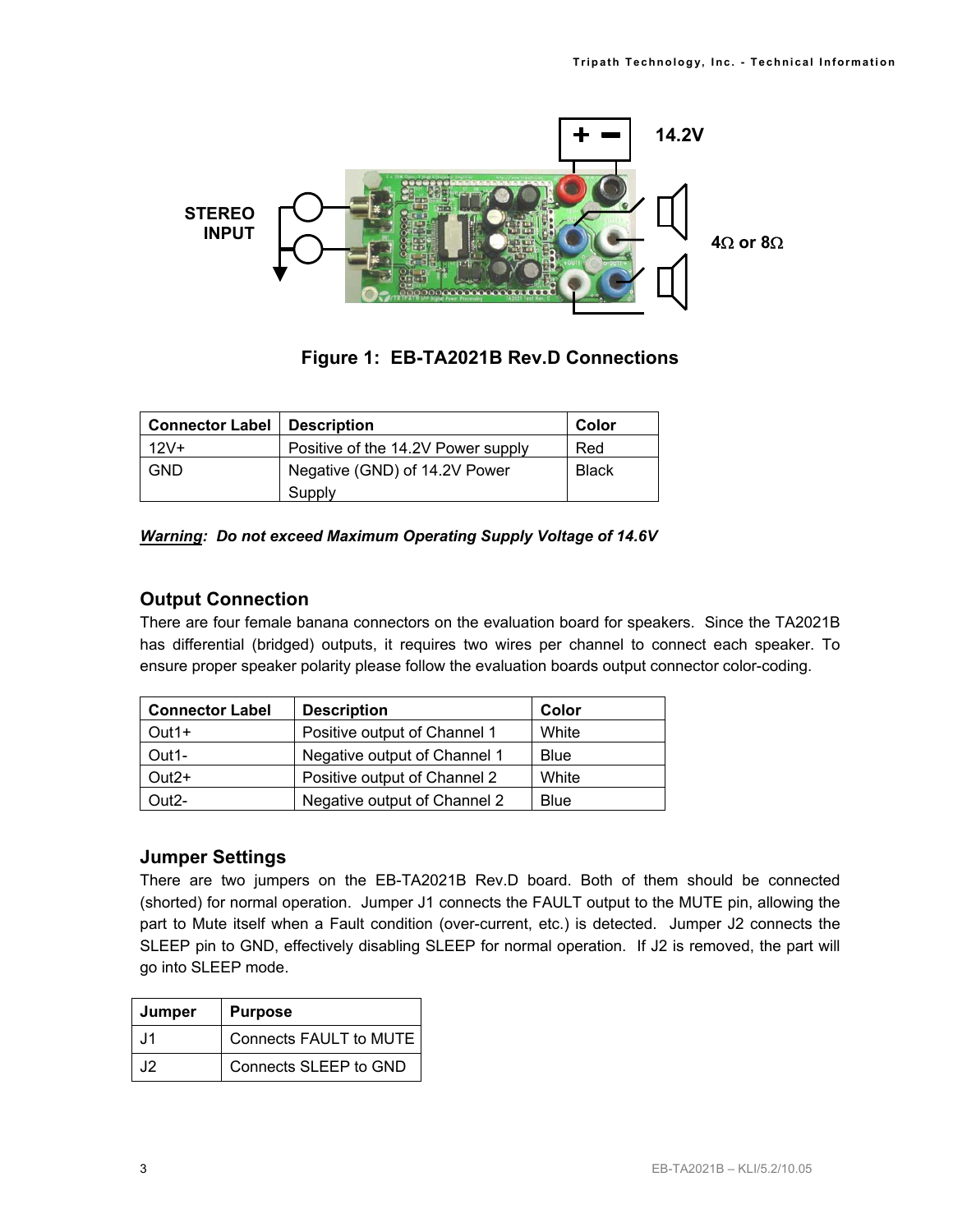#### **Gain Settings**

The TA2021B amplifier gain can be adjusted by modifying external resister values. R2 and R5 are used to set the gain for Channel 1, while R4 and R6 set the gain for Channel 2.

The equation for the gain setting is:

$$
A_V = 12 \cdot \left(\frac{R_f}{R_i}\right)
$$

Where,

For channel 1: 
$$
A_{V_{\text{C}}\text{Ch1}} = 12 \cdot \left(\frac{R5}{R2}\right)
$$
 For channel 2:  $A_{V_{\text{C}}\text{Ch2}} = 12 \cdot \left(\frac{R6}{R4}\right)$ 

For a more detailed description, please refer to the TA2021B data sheet.

#### **Output Stage layout Considerations and Component Selection Criteria**

Proper PCB layout and component selection is a major step in designing a reliable TA2021B power amplifier. The supply pins require proper decoupling with correctly chosen components to achieve optimal reliability. The output pins need proper protection to keep the outputs from going below ground and above VDD.



The above layout shows ideal component placement and routing for channel 1 (the same design criteria applies to channel 2). This shows that C3, a 0.1uF surface mount 0805 capacitor, should be the first component placed and must decouple VDD1 (pins 29 and 30) directly to PGND1 (pin35). C2, a low ESR, electrolytic capacitor, should also decouple VDD1 directly to PGND1. Both C2 and C3 may decouple VDD1 to a ground plane, but it is critical that the return path to the PGND1 pin of the TA2021B, whether it is a ground plane or a trace, be a short and direct low impedance path. Effectively decoupling VDD will shunt any power supply trace length inductance.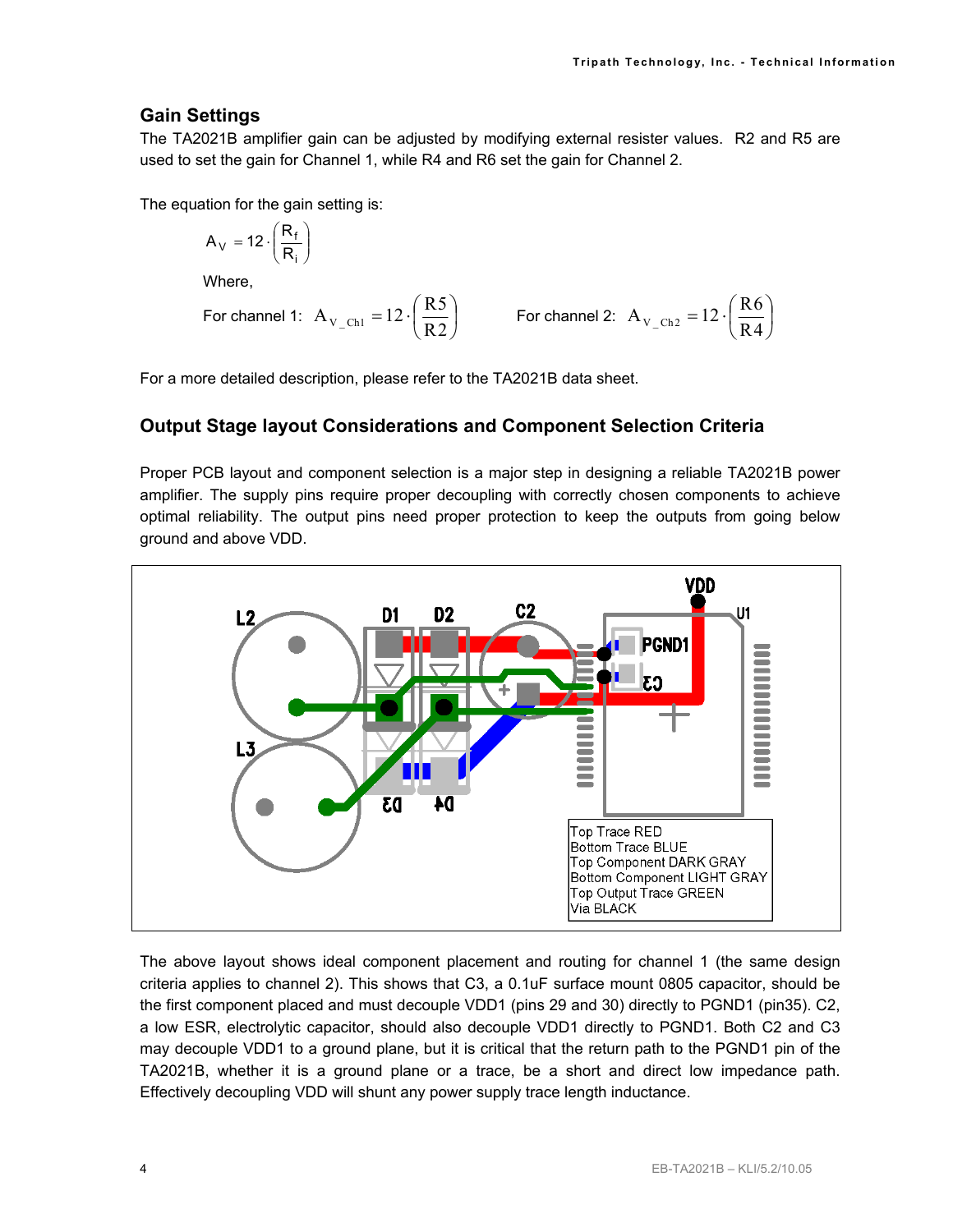The diodes and inductors shown are for channel 1's outputs. D1, D3, and L2 connect to the OUTP1 pin and D2, D4, and L3 connect to the OUTM1 pin of the TA2021B. Each output must have Schottky or Ultra Fast Recovery diodes placed near the TA2021B, preferably immediately after the decoupling capacitors and use short returns to PGND1. These low side diodes, D1 and D2, will prevent the outputs from going below ground. To be optimally effective they must have a short and direct return path to its proper ground pin (PGND1) of the TA2021B. This can be achieved with a ground plane or a trace. Additionally, each channel must use Schottky or Ultra Fast Recovery diodes with short returns to VDD if the supply voltage exceeds 13.5V. These high side diodes, D3 and D4, will prevent the outputs from going above VDD. To be optimally effective they must have a short and direct return path to its proper VDD pin (VDD1) of the TA2021B. This can be achieved with a ground plane or a trace.

The output inductors, L2 and L3, should be placed close to the TA2021B without compromising the locations of the closely placed supply decoupling capacitors and output diodes. The purpose of placing the output inductors close to the TA2021B output pins is to reduce the trace length of the switching outputs. This will aid in reducing radiated emissions.

Please see the TA2021B data sheet and specifically the External Component Description section on page 6 for more details on the above-mentioned components. The TA2021's Application/ Test Circuit refers to the low side diodes as  $D_0$ . The high side diodes as  $D_H$ , and both supply decoupling capacitors as  $C_{SW}$ .

# **Performing Measurements on the EB-TA2021B Rev.D**

The TA2021B operates by generating a high frequency switching signal based on the audio input. This signal is sent through a low-pass filter that recovers an amplified version of the audio input. The frequency of the switching pattern is spread spectrum in nature and typically varies between 100kHz and 1MHz, which is well above the 20Hz – 20kHz audio band. The pattern itself does not alter or distort the audio input signal, but it does introduce some inaudible components.

The measurements of certain performance parameters, particularly noise related specifications such as THD+N, are significantly affected by the design of the low-pass filter used on the output as well as the bandwidth setting of the measurement instrument used. Unless the filter has a very sharp roll-off just beyond the audio band or the bandwidth of the measurement instrument is limited, some of the inaudible noise components introduced by the TA2021B amplifier switching pattern will degrade the measurement.

One feature of the TA2021B is that it does not require large multi-pole filters to achieve excellent performance in listening tests, usually a more critical factor than performance measurements. Though using a multi-pole filter may remove high-frequency noise and improve THD+N type measurements (when they are made with wide-bandwidth measuring equipment), these same filters degrade frequency response. The EB-TA2021B Rev.D Evaluation Board has a simple two-pole output filter with excellent performance in listening tests.

(See Application Note 4 for more information on bench testing with Tripath Class-T amplifiers)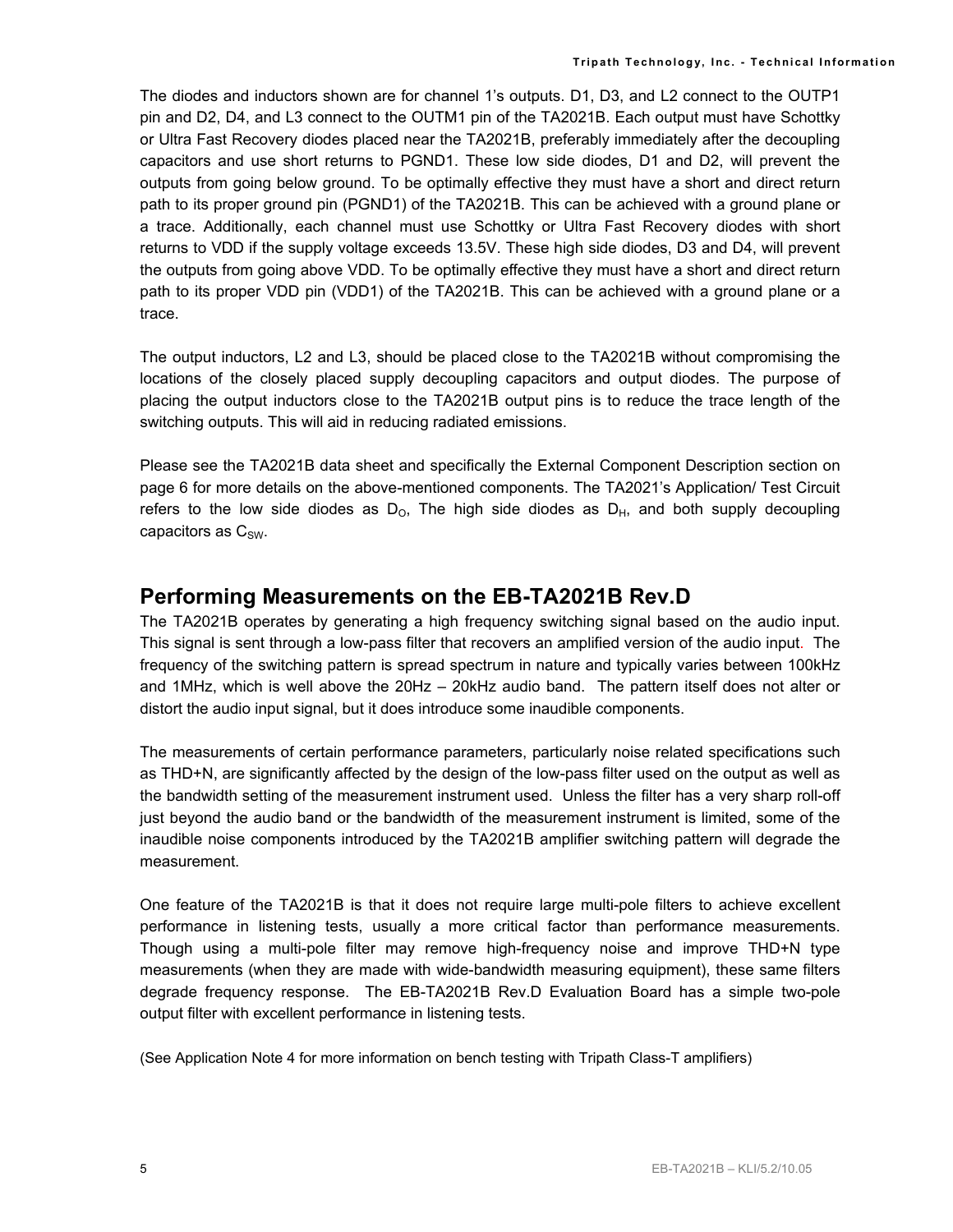# **EMI and Shielding**

The TA2021B evaluation board has perforated holes around the amplifier and associated circuitry so that an EMI shield can be soldered directly to the board. Due to the spread-spectrum nature of the Class-T amplifier (the energy is spread across a wider spectrum, instead of being concentrated at a single frequency), we have found that specific EMI shielding is typically not necessary for most applications where the amplifier board is mounted inside a chassis. However, a shield perimeter is still provided for use in more sensitive applications.

(See Application Note 11 and Note 17 for more information on EMI)

# **Characteristic Curves**



THD+N vs Output Power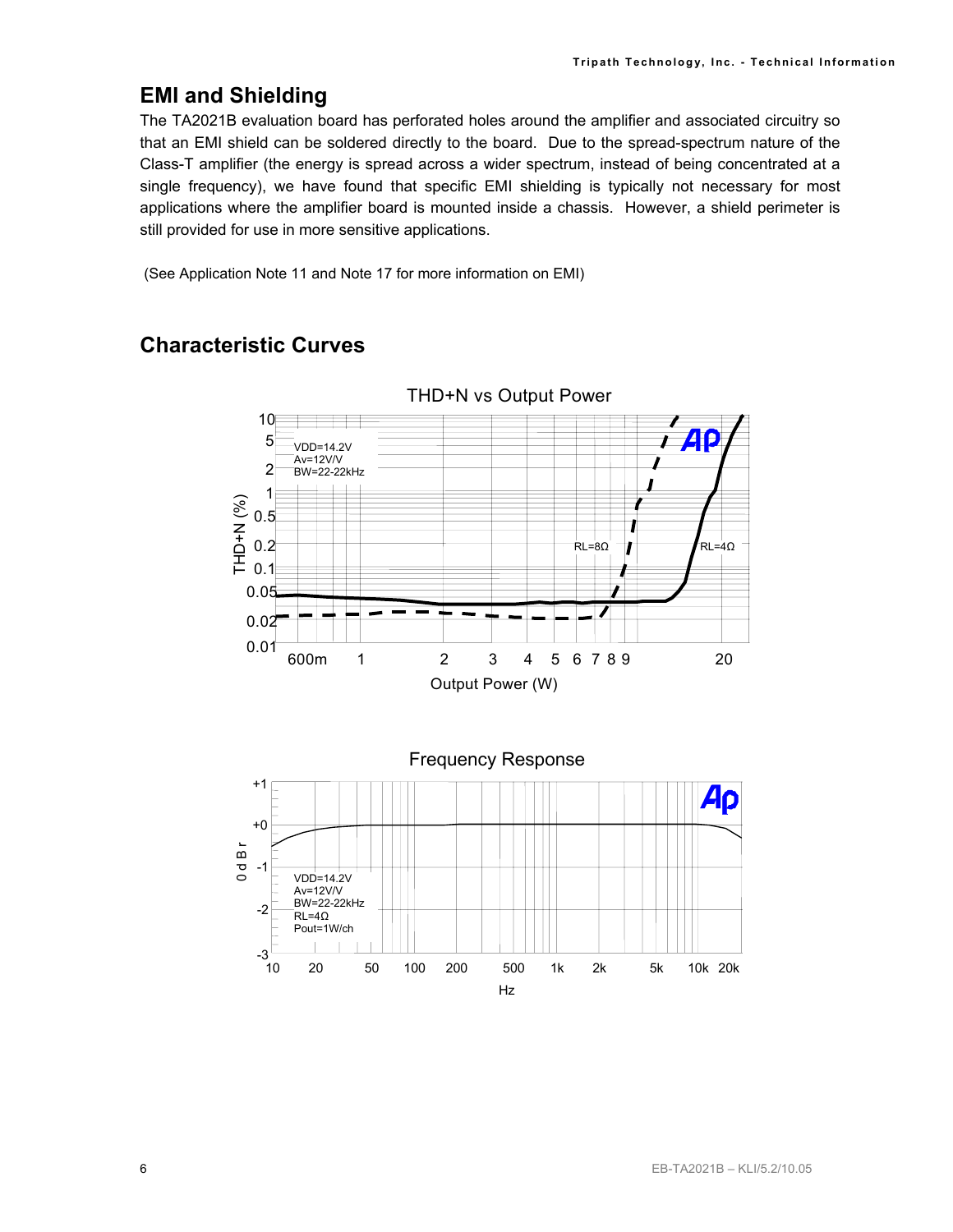# **Characteristic Curves (Continued)**

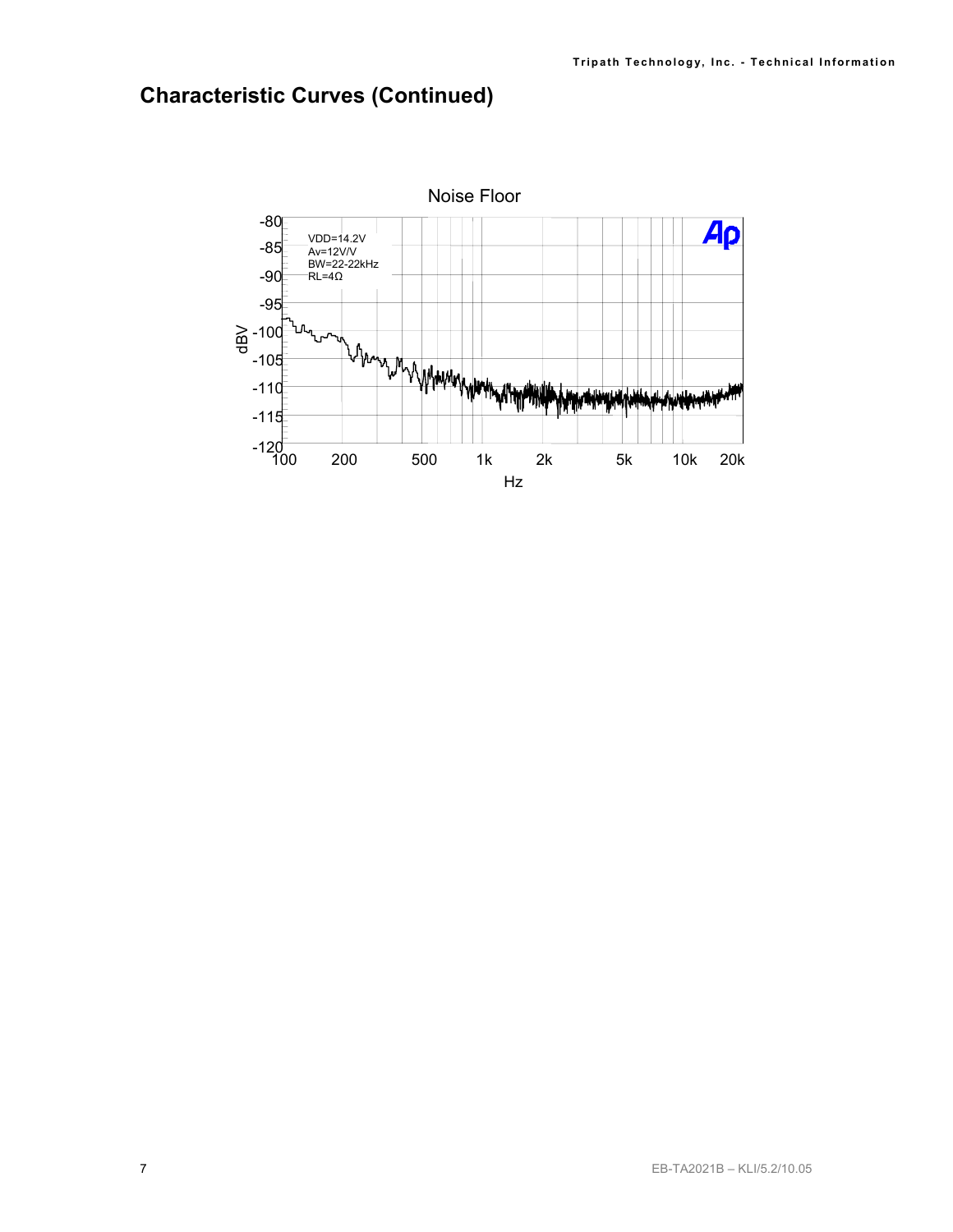# **CONTACT INFORMATION**

#### TRIPATH TECHNOLOGY, INC

2560 Orchard Parkway, San Jose, CA 95131 408.750.3000 - P 408.750.3001 - F

For more Sales Information, please visit us @ www.tripath.com/cont\_s.htm For more Technical Information, please visit us @ www.tripath.com/data.htm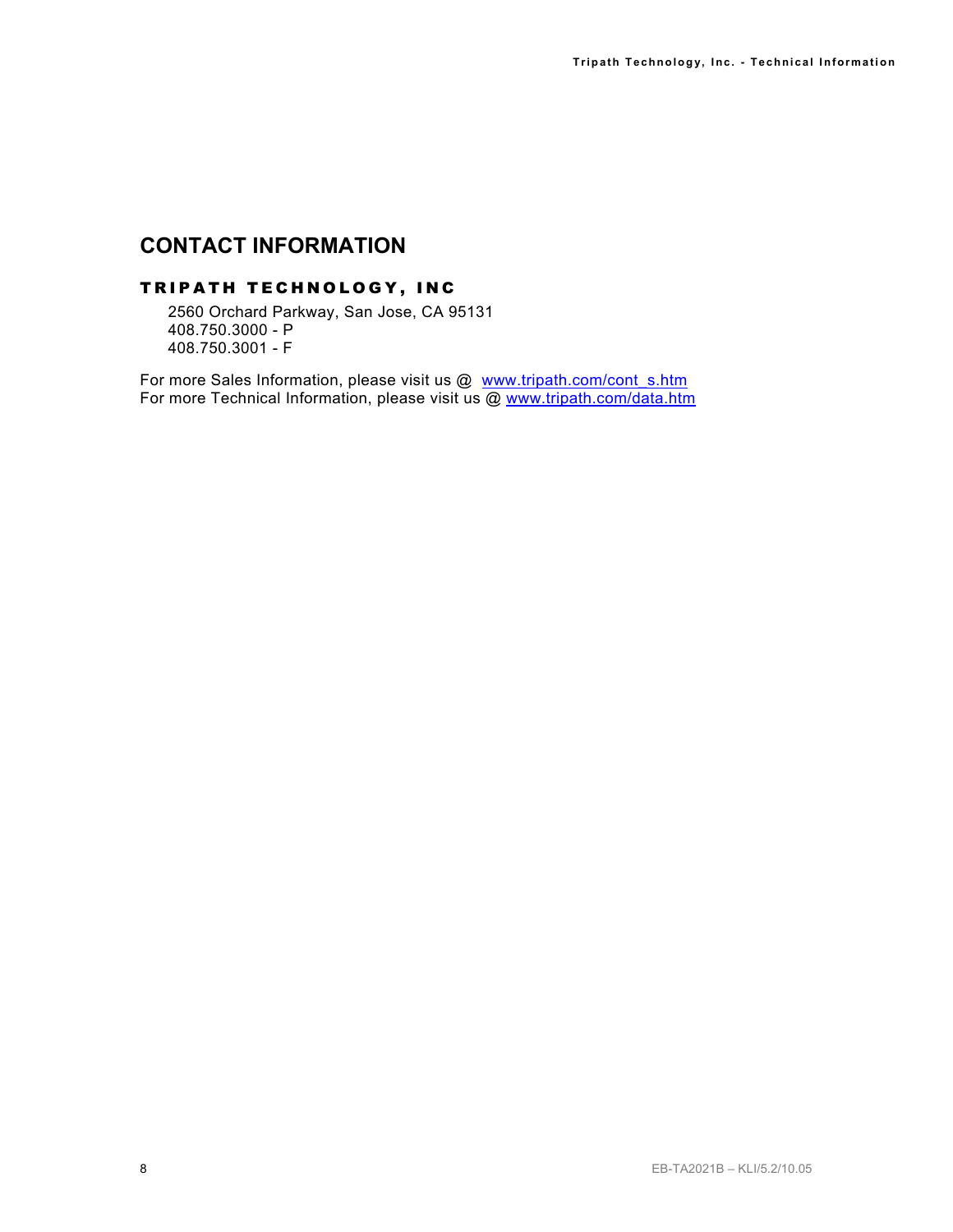

# **Evaluation Board Schematic**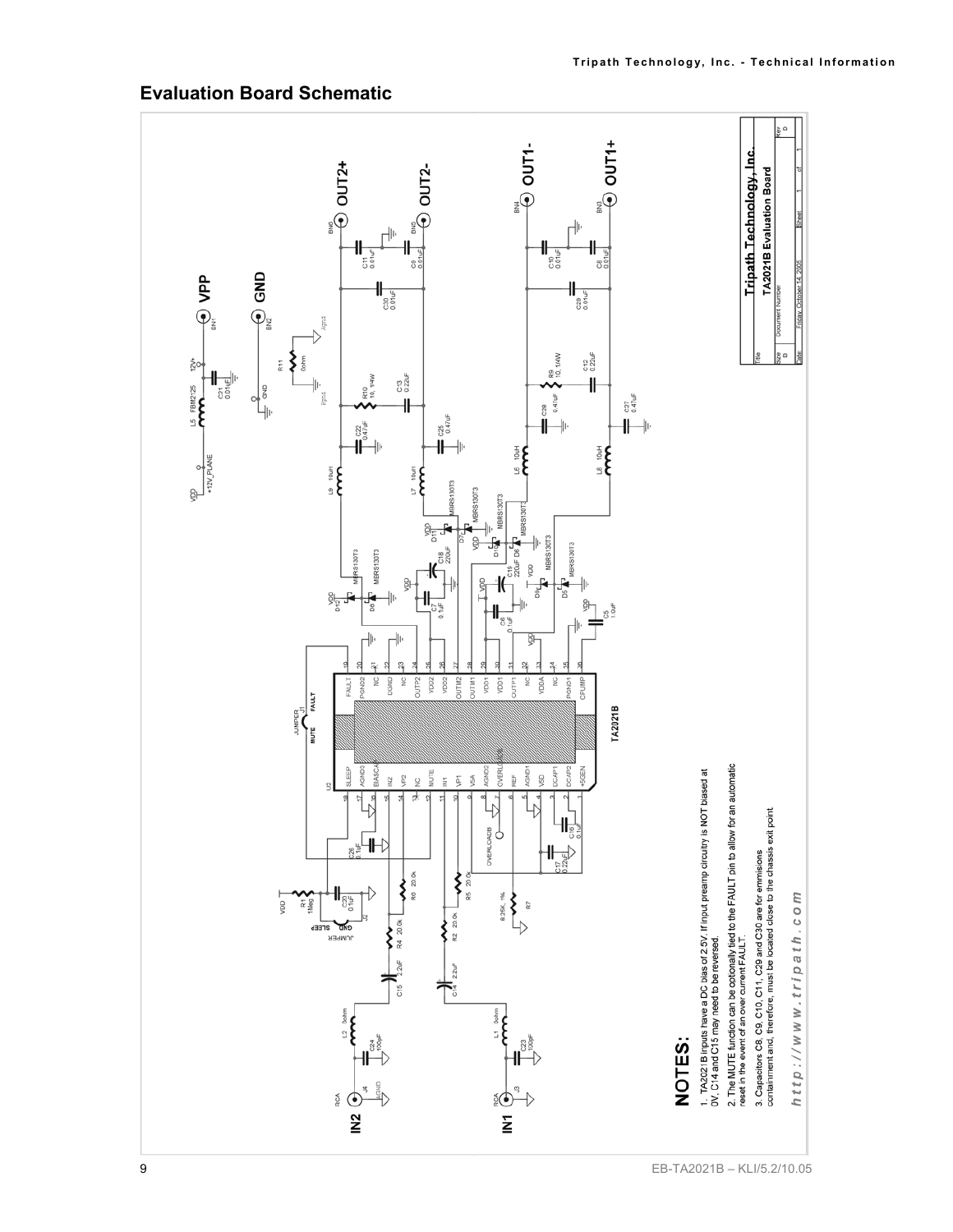| Price Per Board<br>\$0.012<br>\$0,012<br>\$0.084<br>\$0.000<br>\$0,000<br>\$0.000<br>\$0.000<br>\$0.000<br>\$0.080<br>\$0.344<br>\$0.002<br>\$0.552<br>\$0,003<br>\$0,006<br>unit price min qty<br>100k<br>$\frac{100}{100}$<br>100k<br>$\frac{100k}{k}$<br>100 <sub>k</sub><br>$\frac{12k}{k}$<br>24k<br>24k<br> 쑃  치도   갖<br>$\frac{24k}{k}$<br>24k<br>10 <sub>k</sub><br>\$0.010<br>\$0.013<br>\$0,045<br>\$0.012<br>\$0.040<br>\$0.012<br>\$0.006<br>\$0.069<br>\$0.086<br>\$0.003<br>\$0.003<br>\$0,003<br>\$0.034<br>\$0,080<br>\$0.002<br>\$0.021<br>822LY-100K (type 8RHB2)<br>MBRS130T3OSTR-ND<br>311-20.0KCRTR-ND<br>311-8.25KCRTR-ND<br>80-C1206C105K3R<br>311-1.0MATR-ND<br>311-10ERTR-ND<br>495-1936-2-ND<br>490-1683-2-ND<br>478-1383-2-ND<br>490-1815-2-ND<br>495-1936-2-ND<br>495-1938-2-ND<br>BC1268TR-ND<br>Source Part #<br>EEU-FM1E221<br>P10191TR-ND<br>P0.0ATR-ND<br>Panasonic<br>Source<br>Mouser<br>Digikey<br>Digikey<br>Digikey<br>Digikey<br><b>Digikey</b><br>Digikey<br>Digikey<br>Digikey<br>Digikey<br>Digikey<br>Digikey<br>Digikey<br>Digikey<br>Toko<br>822LY-100K (type 8RHB2)<br>GRM219R71C104KA01D<br>GRM319R61A225KA01D<br>VJ0805A101JXACW1BC<br>C1206C105K3RAC7800<br>Manufacturer Part #<br>9C08052A1004JLHF1<br>RC0805FR-078K25L<br>RC0805FR-0720KL<br>RC1206JR-0710RL<br>08055C103KAT2A<br>B37941K9224K60<br>B37941K9224K60<br>B37941K9474K60<br>EXC-ML20A390U<br>ERJ-6GEY0R00V<br>EEU-FM1E221<br><b>MBRS130T3</b><br><b>BC</b> Components<br>Manufacturer<br>Panasonic<br>Epcos Inc.<br>Epcos Inc.<br><b>AVX Corp.</b><br>Epcos Inc.<br>On Semi<br>Murata<br>Murata<br>Murata<br>Yageo<br>Yageo<br>Yageo<br>Yageo<br>Toko<br>Tolerance/Dielectric<br><b>DdN</b><br>$\frac{20\%}{X7R}$<br>X7R<br>X7R<br>X5R<br>10%<br>X7R<br><b>X7R</b><br><b>X7R</b><br>1%<br>5%<br>1%<br>$\leq$<br><b>SLUGUP</b><br>6016 036 105C 112B<br>Footprint Rating<br>$>=16V$<br>$>=16V$<br>$\times 10V$<br>$>=16V$<br>$y = 16V$<br>$\times 16V$<br>$>=10V$<br>$>=16V$<br>$>=16V$<br>1/4W<br>$\approx$<br>44<br>2A<br>FAULT<br><b>SLEEP</b><br><b>OVERLOADB</b><br><b>MBRS130T3</b><br>FBM2125<br>TA2021B<br>10, 1/4W<br>$0.22$ uF<br>$\frac{220 \text{ L}}{0.47 \text{ L}}$<br>$\frac{2.2 \text{uF}}{0.22 \text{uF}}$<br>MUTE<br>8.25K,<br>Value<br>翡<br>1Meg<br>Four<br>20.0k<br>GND<br>ERE<br>GND<br>D5,D6,D7,D8,D9,D10,D11,D12<br>C8.C9.C10.C11.C21.C29.C30<br>C6.C7.C16.C20.C26<br>C22,C25,C27,C28<br>C23,C24<br>R2,R4,R5,R6<br>R7<br>$\frac{15}{16,17,18,19}$<br>Reference<br>C15, C14<br>L1.L2.R1<br>C18, C19<br>C12.C13<br>R10, R9<br><u>န္တုန္တု</u><br><b>SE</b><br>BN <sub>2</sub><br><b>G17</b><br>5N1<br>의기<br>하라로<br>군<br>5<br>Item Quantity<br>ம<br>œ<br>4 |              |              |  |         |                          |        |                  |  |  |         |
|-----------------------------------------------------------------------------------------------------------------------------------------------------------------------------------------------------------------------------------------------------------------------------------------------------------------------------------------------------------------------------------------------------------------------------------------------------------------------------------------------------------------------------------------------------------------------------------------------------------------------------------------------------------------------------------------------------------------------------------------------------------------------------------------------------------------------------------------------------------------------------------------------------------------------------------------------------------------------------------------------------------------------------------------------------------------------------------------------------------------------------------------------------------------------------------------------------------------------------------------------------------------------------------------------------------------------------------------------------------------------------------------------------------------------------------------------------------------------------------------------------------------------------------------------------------------------------------------------------------------------------------------------------------------------------------------------------------------------------------------------------------------------------------------------------------------------------------------------------------------------------------------------------------------------------------------------------------------------------------------------------------------------------------------------------------------------------------------------------------------------------------------------------------------------------------------------------------------------------------------------------------------------------------------------------------------------------------------------------------------------------------------------------------------------------------------------------------------------------------------------------------------------------------------------------------------------------------------------------------------------------------------------------------------------------------------------|--------------|--------------|--|---------|--------------------------|--------|------------------|--|--|---------|
|                                                                                                                                                                                                                                                                                                                                                                                                                                                                                                                                                                                                                                                                                                                                                                                                                                                                                                                                                                                                                                                                                                                                                                                                                                                                                                                                                                                                                                                                                                                                                                                                                                                                                                                                                                                                                                                                                                                                                                                                                                                                                                                                                                                                                                                                                                                                                                                                                                                                                                                                                                                                                                                                                               |              |              |  |         |                          |        |                  |  |  |         |
|                                                                                                                                                                                                                                                                                                                                                                                                                                                                                                                                                                                                                                                                                                                                                                                                                                                                                                                                                                                                                                                                                                                                                                                                                                                                                                                                                                                                                                                                                                                                                                                                                                                                                                                                                                                                                                                                                                                                                                                                                                                                                                                                                                                                                                                                                                                                                                                                                                                                                                                                                                                                                                                                                               |              |              |  |         |                          |        |                  |  |  | \$0.000 |
|                                                                                                                                                                                                                                                                                                                                                                                                                                                                                                                                                                                                                                                                                                                                                                                                                                                                                                                                                                                                                                                                                                                                                                                                                                                                                                                                                                                                                                                                                                                                                                                                                                                                                                                                                                                                                                                                                                                                                                                                                                                                                                                                                                                                                                                                                                                                                                                                                                                                                                                                                                                                                                                                                               |              |              |  |         |                          |        |                  |  |  | \$0.000 |
|                                                                                                                                                                                                                                                                                                                                                                                                                                                                                                                                                                                                                                                                                                                                                                                                                                                                                                                                                                                                                                                                                                                                                                                                                                                                                                                                                                                                                                                                                                                                                                                                                                                                                                                                                                                                                                                                                                                                                                                                                                                                                                                                                                                                                                                                                                                                                                                                                                                                                                                                                                                                                                                                                               |              |              |  |         |                          |        |                  |  |  | \$0.000 |
|                                                                                                                                                                                                                                                                                                                                                                                                                                                                                                                                                                                                                                                                                                                                                                                                                                                                                                                                                                                                                                                                                                                                                                                                                                                                                                                                                                                                                                                                                                                                                                                                                                                                                                                                                                                                                                                                                                                                                                                                                                                                                                                                                                                                                                                                                                                                                                                                                                                                                                                                                                                                                                                                                               |              |              |  |         |                          |        |                  |  |  | \$0.000 |
|                                                                                                                                                                                                                                                                                                                                                                                                                                                                                                                                                                                                                                                                                                                                                                                                                                                                                                                                                                                                                                                                                                                                                                                                                                                                                                                                                                                                                                                                                                                                                                                                                                                                                                                                                                                                                                                                                                                                                                                                                                                                                                                                                                                                                                                                                                                                                                                                                                                                                                                                                                                                                                                                                               |              |              |  |         |                          |        |                  |  |  | \$0,000 |
|                                                                                                                                                                                                                                                                                                                                                                                                                                                                                                                                                                                                                                                                                                                                                                                                                                                                                                                                                                                                                                                                                                                                                                                                                                                                                                                                                                                                                                                                                                                                                                                                                                                                                                                                                                                                                                                                                                                                                                                                                                                                                                                                                                                                                                                                                                                                                                                                                                                                                                                                                                                                                                                                                               |              |              |  |         |                          |        |                  |  |  | \$0.000 |
|                                                                                                                                                                                                                                                                                                                                                                                                                                                                                                                                                                                                                                                                                                                                                                                                                                                                                                                                                                                                                                                                                                                                                                                                                                                                                                                                                                                                                                                                                                                                                                                                                                                                                                                                                                                                                                                                                                                                                                                                                                                                                                                                                                                                                                                                                                                                                                                                                                                                                                                                                                                                                                                                                               |              |              |  |         |                          |        |                  |  |  | \$0.034 |
|                                                                                                                                                                                                                                                                                                                                                                                                                                                                                                                                                                                                                                                                                                                                                                                                                                                                                                                                                                                                                                                                                                                                                                                                                                                                                                                                                                                                                                                                                                                                                                                                                                                                                                                                                                                                                                                                                                                                                                                                                                                                                                                                                                                                                                                                                                                                                                                                                                                                                                                                                                                                                                                                                               |              |              |  |         |                          |        |                  |  |  | \$0.050 |
|                                                                                                                                                                                                                                                                                                                                                                                                                                                                                                                                                                                                                                                                                                                                                                                                                                                                                                                                                                                                                                                                                                                                                                                                                                                                                                                                                                                                                                                                                                                                                                                                                                                                                                                                                                                                                                                                                                                                                                                                                                                                                                                                                                                                                                                                                                                                                                                                                                                                                                                                                                                                                                                                                               |              |              |  |         |                          |        |                  |  |  | \$0.091 |
|                                                                                                                                                                                                                                                                                                                                                                                                                                                                                                                                                                                                                                                                                                                                                                                                                                                                                                                                                                                                                                                                                                                                                                                                                                                                                                                                                                                                                                                                                                                                                                                                                                                                                                                                                                                                                                                                                                                                                                                                                                                                                                                                                                                                                                                                                                                                                                                                                                                                                                                                                                                                                                                                                               |              |              |  |         |                          |        |                  |  |  | \$0.024 |
|                                                                                                                                                                                                                                                                                                                                                                                                                                                                                                                                                                                                                                                                                                                                                                                                                                                                                                                                                                                                                                                                                                                                                                                                                                                                                                                                                                                                                                                                                                                                                                                                                                                                                                                                                                                                                                                                                                                                                                                                                                                                                                                                                                                                                                                                                                                                                                                                                                                                                                                                                                                                                                                                                               |              |              |  |         |                          |        |                  |  |  | \$0.080 |
|                                                                                                                                                                                                                                                                                                                                                                                                                                                                                                                                                                                                                                                                                                                                                                                                                                                                                                                                                                                                                                                                                                                                                                                                                                                                                                                                                                                                                                                                                                                                                                                                                                                                                                                                                                                                                                                                                                                                                                                                                                                                                                                                                                                                                                                                                                                                                                                                                                                                                                                                                                                                                                                                                               |              |              |  |         |                          |        |                  |  |  |         |
|                                                                                                                                                                                                                                                                                                                                                                                                                                                                                                                                                                                                                                                                                                                                                                                                                                                                                                                                                                                                                                                                                                                                                                                                                                                                                                                                                                                                                                                                                                                                                                                                                                                                                                                                                                                                                                                                                                                                                                                                                                                                                                                                                                                                                                                                                                                                                                                                                                                                                                                                                                                                                                                                                               |              |              |  |         |                          |        |                  |  |  | \$0,090 |
|                                                                                                                                                                                                                                                                                                                                                                                                                                                                                                                                                                                                                                                                                                                                                                                                                                                                                                                                                                                                                                                                                                                                                                                                                                                                                                                                                                                                                                                                                                                                                                                                                                                                                                                                                                                                                                                                                                                                                                                                                                                                                                                                                                                                                                                                                                                                                                                                                                                                                                                                                                                                                                                                                               |              |              |  |         |                          |        |                  |  |  |         |
|                                                                                                                                                                                                                                                                                                                                                                                                                                                                                                                                                                                                                                                                                                                                                                                                                                                                                                                                                                                                                                                                                                                                                                                                                                                                                                                                                                                                                                                                                                                                                                                                                                                                                                                                                                                                                                                                                                                                                                                                                                                                                                                                                                                                                                                                                                                                                                                                                                                                                                                                                                                                                                                                                               |              |              |  |         |                          |        |                  |  |  | \$0.012 |
|                                                                                                                                                                                                                                                                                                                                                                                                                                                                                                                                                                                                                                                                                                                                                                                                                                                                                                                                                                                                                                                                                                                                                                                                                                                                                                                                                                                                                                                                                                                                                                                                                                                                                                                                                                                                                                                                                                                                                                                                                                                                                                                                                                                                                                                                                                                                                                                                                                                                                                                                                                                                                                                                                               |              |              |  |         |                          |        |                  |  |  |         |
|                                                                                                                                                                                                                                                                                                                                                                                                                                                                                                                                                                                                                                                                                                                                                                                                                                                                                                                                                                                                                                                                                                                                                                                                                                                                                                                                                                                                                                                                                                                                                                                                                                                                                                                                                                                                                                                                                                                                                                                                                                                                                                                                                                                                                                                                                                                                                                                                                                                                                                                                                                                                                                                                                               |              |              |  |         |                          |        |                  |  |  |         |
|                                                                                                                                                                                                                                                                                                                                                                                                                                                                                                                                                                                                                                                                                                                                                                                                                                                                                                                                                                                                                                                                                                                                                                                                                                                                                                                                                                                                                                                                                                                                                                                                                                                                                                                                                                                                                                                                                                                                                                                                                                                                                                                                                                                                                                                                                                                                                                                                                                                                                                                                                                                                                                                                                               |              |              |  |         |                          |        |                  |  |  |         |
|                                                                                                                                                                                                                                                                                                                                                                                                                                                                                                                                                                                                                                                                                                                                                                                                                                                                                                                                                                                                                                                                                                                                                                                                                                                                                                                                                                                                                                                                                                                                                                                                                                                                                                                                                                                                                                                                                                                                                                                                                                                                                                                                                                                                                                                                                                                                                                                                                                                                                                                                                                                                                                                                                               |              |              |  |         |                          |        |                  |  |  |         |
|                                                                                                                                                                                                                                                                                                                                                                                                                                                                                                                                                                                                                                                                                                                                                                                                                                                                                                                                                                                                                                                                                                                                                                                                                                                                                                                                                                                                                                                                                                                                                                                                                                                                                                                                                                                                                                                                                                                                                                                                                                                                                                                                                                                                                                                                                                                                                                                                                                                                                                                                                                                                                                                                                               |              |              |  |         |                          |        |                  |  |  |         |
|                                                                                                                                                                                                                                                                                                                                                                                                                                                                                                                                                                                                                                                                                                                                                                                                                                                                                                                                                                                                                                                                                                                                                                                                                                                                                                                                                                                                                                                                                                                                                                                                                                                                                                                                                                                                                                                                                                                                                                                                                                                                                                                                                                                                                                                                                                                                                                                                                                                                                                                                                                                                                                                                                               |              |              |  |         |                          |        |                  |  |  |         |
|                                                                                                                                                                                                                                                                                                                                                                                                                                                                                                                                                                                                                                                                                                                                                                                                                                                                                                                                                                                                                                                                                                                                                                                                                                                                                                                                                                                                                                                                                                                                                                                                                                                                                                                                                                                                                                                                                                                                                                                                                                                                                                                                                                                                                                                                                                                                                                                                                                                                                                                                                                                                                                                                                               |              |              |  |         |                          |        |                  |  |  |         |
|                                                                                                                                                                                                                                                                                                                                                                                                                                                                                                                                                                                                                                                                                                                                                                                                                                                                                                                                                                                                                                                                                                                                                                                                                                                                                                                                                                                                                                                                                                                                                                                                                                                                                                                                                                                                                                                                                                                                                                                                                                                                                                                                                                                                                                                                                                                                                                                                                                                                                                                                                                                                                                                                                               |              |              |  |         |                          |        |                  |  |  |         |
|                                                                                                                                                                                                                                                                                                                                                                                                                                                                                                                                                                                                                                                                                                                                                                                                                                                                                                                                                                                                                                                                                                                                                                                                                                                                                                                                                                                                                                                                                                                                                                                                                                                                                                                                                                                                                                                                                                                                                                                                                                                                                                                                                                                                                                                                                                                                                                                                                                                                                                                                                                                                                                                                                               |              |              |  |         |                          |        |                  |  |  |         |
|                                                                                                                                                                                                                                                                                                                                                                                                                                                                                                                                                                                                                                                                                                                                                                                                                                                                                                                                                                                                                                                                                                                                                                                                                                                                                                                                                                                                                                                                                                                                                                                                                                                                                                                                                                                                                                                                                                                                                                                                                                                                                                                                                                                                                                                                                                                                                                                                                                                                                                                                                                                                                                                                                               |              |              |  |         |                          |        |                  |  |  |         |
|                                                                                                                                                                                                                                                                                                                                                                                                                                                                                                                                                                                                                                                                                                                                                                                                                                                                                                                                                                                                                                                                                                                                                                                                                                                                                                                                                                                                                                                                                                                                                                                                                                                                                                                                                                                                                                                                                                                                                                                                                                                                                                                                                                                                                                                                                                                                                                                                                                                                                                                                                                                                                                                                                               |              |              |  |         |                          |        |                  |  |  |         |
|                                                                                                                                                                                                                                                                                                                                                                                                                                                                                                                                                                                                                                                                                                                                                                                                                                                                                                                                                                                                                                                                                                                                                                                                                                                                                                                                                                                                                                                                                                                                                                                                                                                                                                                                                                                                                                                                                                                                                                                                                                                                                                                                                                                                                                                                                                                                                                                                                                                                                                                                                                                                                                                                                               |              |              |  |         |                          |        |                  |  |  |         |
|                                                                                                                                                                                                                                                                                                                                                                                                                                                                                                                                                                                                                                                                                                                                                                                                                                                                                                                                                                                                                                                                                                                                                                                                                                                                                                                                                                                                                                                                                                                                                                                                                                                                                                                                                                                                                                                                                                                                                                                                                                                                                                                                                                                                                                                                                                                                                                                                                                                                                                                                                                                                                                                                                               |              |              |  |         |                          |        |                  |  |  |         |
|                                                                                                                                                                                                                                                                                                                                                                                                                                                                                                                                                                                                                                                                                                                                                                                                                                                                                                                                                                                                                                                                                                                                                                                                                                                                                                                                                                                                                                                                                                                                                                                                                                                                                                                                                                                                                                                                                                                                                                                                                                                                                                                                                                                                                                                                                                                                                                                                                                                                                                                                                                                                                                                                                               |              |              |  |         |                          |        |                  |  |  |         |
|                                                                                                                                                                                                                                                                                                                                                                                                                                                                                                                                                                                                                                                                                                                                                                                                                                                                                                                                                                                                                                                                                                                                                                                                                                                                                                                                                                                                                                                                                                                                                                                                                                                                                                                                                                                                                                                                                                                                                                                                                                                                                                                                                                                                                                                                                                                                                                                                                                                                                                                                                                                                                                                                                               |              |              |  |         |                          |        |                  |  |  |         |
| Alternate Low Pass Filter Inductors (L6, L7, L8, L9)                                                                                                                                                                                                                                                                                                                                                                                                                                                                                                                                                                                                                                                                                                                                                                                                                                                                                                                                                                                                                                                                                                                                                                                                                                                                                                                                                                                                                                                                                                                                                                                                                                                                                                                                                                                                                                                                                                                                                                                                                                                                                                                                                                                                                                                                                                                                                                                                                                                                                                                                                                                                                                          |              |              |  |         |                          |        |                  |  |  |         |
| CONTACT INFO.<br><b>NOTES</b><br>MINIMUM QUANTITY<br>COST<br><b>Notes</b><br>Rated DC Current<br>Inductance<br>Type<br>Part Number<br>Manufacturer                                                                                                                                                                                                                                                                                                                                                                                                                                                                                                                                                                                                                                                                                                                                                                                                                                                                                                                                                                                                                                                                                                                                                                                                                                                                                                                                                                                                                                                                                                                                                                                                                                                                                                                                                                                                                                                                                                                                                                                                                                                                                                                                                                                                                                                                                                                                                                                                                                                                                                                                            |              |              |  |         |                          |        |                  |  |  |         |
| Jamie Hopper- (951)-928-7700 x770 OR jamie_hopper@datatronics.com<br>100 <sub>k</sub><br>unshielded bobbin inductor \$0.07<br>1.90Amax<br>same<br>PT21707<br>Datatronic                                                                                                                                                                                                                                                                                                                                                                                                                                                                                                                                                                                                                                                                                                                                                                                                                                                                                                                                                                                                                                                                                                                                                                                                                                                                                                                                                                                                                                                                                                                                                                                                                                                                                                                                                                                                                                                                                                                                                                                                                                                                                                                                                                                                                                                                                                                                                                                                                                                                                                                       |              |              |  |         |                          |        |                  |  |  |         |
| Bob Nau- (619)-656-8966 OR bnau@tokoam.com<br>negotiable<br>100 <sub>k</sub><br>unshielded bobbin inductor \$0.09<br>1.96Amax<br>8RHT <sub>2</sub><br>822LY-100K<br>Toko                                                                                                                                                                                                                                                                                                                                                                                                                                                                                                                                                                                                                                                                                                                                                                                                                                                                                                                                                                                                                                                                                                                                                                                                                                                                                                                                                                                                                                                                                                                                                                                                                                                                                                                                                                                                                                                                                                                                                                                                                                                                                                                                                                                                                                                                                                                                                                                                                                                                                                                      |              |              |  |         |                          |        |                  |  |  |         |
| unshielded bobbin inductor<br>1.96Amax<br>822MY-100K<br>Toko                                                                                                                                                                                                                                                                                                                                                                                                                                                                                                                                                                                                                                                                                                                                                                                                                                                                                                                                                                                                                                                                                                                                                                                                                                                                                                                                                                                                                                                                                                                                                                                                                                                                                                                                                                                                                                                                                                                                                                                                                                                                                                                                                                                                                                                                                                                                                                                                                                                                                                                                                                                                                                  |              |              |  |         | shielded bobbin inductor |        |                  |  |  |         |
| Debbie Hocker-(714)-999-9555 OR debbieh@inductorsupply.com<br>unshielded bobbin inductor<br>3.00Amax<br>2.6Amax<br><u> 힘회회회회</u><br>$\frac{\overline{\text{RHE2}}}{\overline{\text{RLE2}}}}$<br>RL622-100K<br> ∽                                                                                                                                                                                                                                                                                                                                                                                                                                                                                                                                                                                                                                                                                                                                                                                                                                                                                                                                                                                                                                                                                                                                                                                                                                                                                                                                                                                                                                                                                                                                                                                                                                                                                                                                                                                                                                                                                                                                                                                                                                                                                                                                                                                                                                                                                                                                                                                                                                                                              | Toko<br>Toko | A7040HN-100M |  | 2.9Amax | shielded SMT inductor    | \$0.16 | 100 <sub>k</sub> |  |  |         |

**Evaluation Board Bill of Materials** 

| CONTACT INFO.               | datatronics.com<br>Jamie Hopper- (951)-928-7700 x770 OI | .Jam.com                                 |         | Debbie Hocker-(714)-999-9555 C         |                         |                              |  |
|-----------------------------|---------------------------------------------------------|------------------------------------------|---------|----------------------------------------|-------------------------|------------------------------|--|
|                             |                                                         | regotiable Bob Nau- (619)-656-8966 OR br |         |                                        |                         |                              |  |
| MINIMUM QUANTITY NOTES      | 100 <sub>k</sub>                                        |                                          |         |                                        |                         | 100 <sub>k</sub>             |  |
| COST                        |                                                         | \$0.09                                   |         |                                        |                         |                              |  |
| <b>Notes</b>                | ductor \$0.07<br>.ishielded bobbin in                   | hielded bobbin in                        |         |                                        | hielded bobbin inductor | shielded SMT inductor \$0.16 |  |
| Inductance Rated DC Current | soAmax                                                  | .96Amax                                  | .96Amax | 3.00Amax                               | 2.6Amax                 | 2.9Amax                      |  |
|                             | 10uH                                                    | 턟                                        |         | 흵                                      | 10uH                    | 10uH                         |  |
| ype                         | same                                                    | $\frac{8RHT2}{8RHB2}$                    |         | <b>RL622</b>                           | 8RDY                    | <b>DS86C</b>                 |  |
| Part Number                 | PT21707                                                 |                                          |         | 822LY-100K<br>822MY-100K<br>RL622-100K | V2040HN-100M            | M001-SAS9886                 |  |
| <b>fanufacturer</b>         | Jatatronic                                              | Toko                                     | Toko    | ū,                                     | Toko                    | Toko                         |  |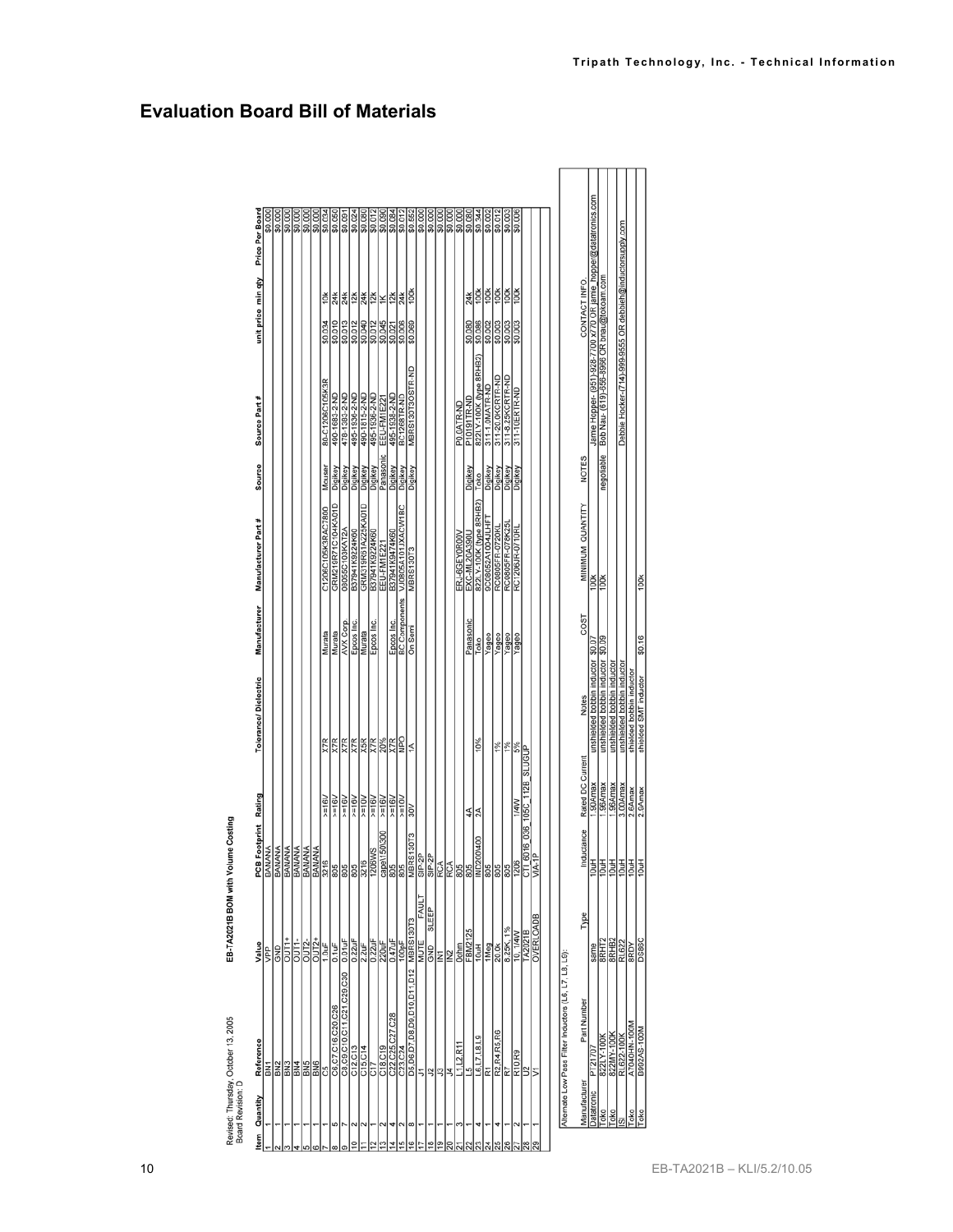## **Evaluation Board Layout (Composite)**

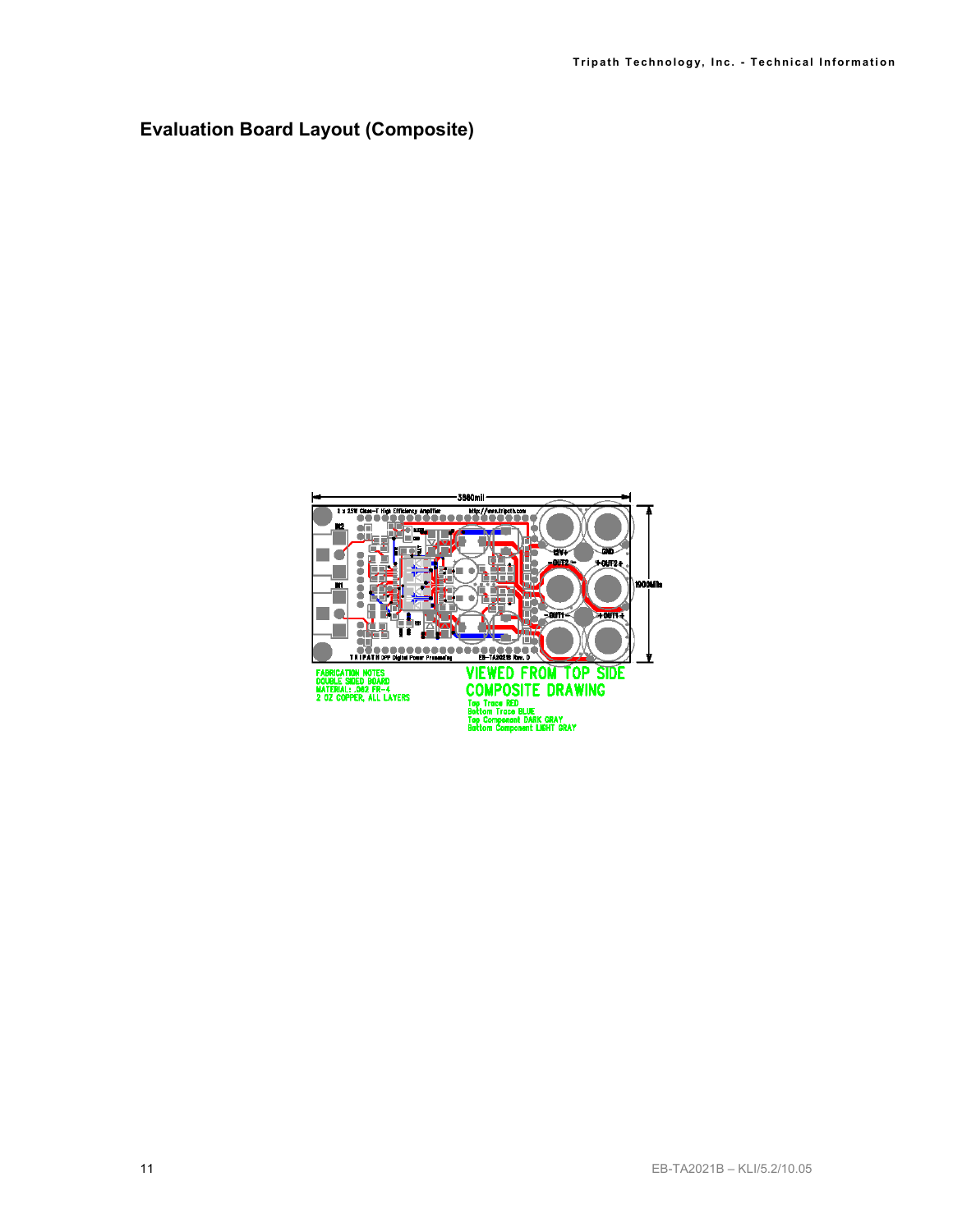#### **Evaluation Board Layout (Etch)**